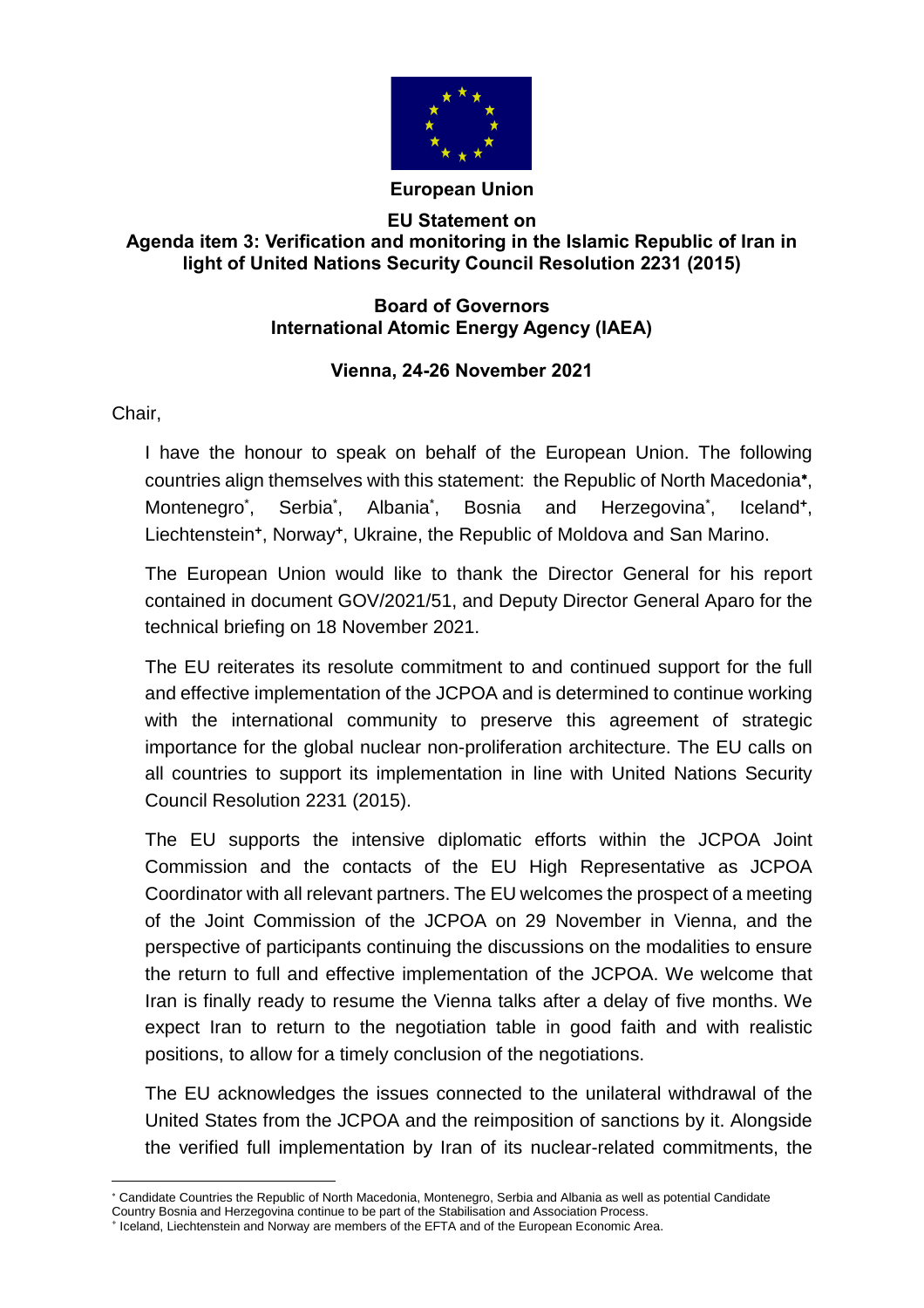lifting of nuclear-related sanctions is an essential part of the agreement. The EU has fully upheld its commitments, including sanctions lifting under the JCPOA.

The EU remains gravely concerned that, for the past two and half years, Iran has been steadily undertaking a series of actions inconsistent with the JCPOA, and with severe and, in certain cases, irreversible proliferation implications. Some of these actions do not have any plausible civilian justification:

- the continued accumulation of enriched uranium, with increased quantities of material at 20% and 60% level of enrichment, far beyond the JCPOA thresholds; the pace of production at 60% remains particularly alarming
- the continued installation, testing and accumulation of uranium with additional IR-1 and advanced centrifuges, including progress related to two IR-6 cascades at Fordow and modification of their sub-headers that will enable Iran to change the operating configuration of the cascade more easily and to enrich to higher levels efficiently
- significant work on uranium metal, including uranium enriched up to 20%.

We strongly urge Iran to reverse all activities inconsistent with the JCPOA and return, without any further delay, to its full implementation, including of all transparency measures. We support the efforts of the JCPOA participants in addressing all relevant issues within the JCPOA framework. This, together with full implementation of the CSA, including modified Code 3.1 to its subsidiary arrangements, and immediate provisional application pending earliest ratification of the Additional Protocol is essential to help building international confidence in the exclusively peaceful nature of Iran's nuclear programme. Timely and full cooperation with the IAEA remains absolutely crucial.

Transparency is a key element of the JCPOA. Accordingly, the EU recalls its deep concern at Iran's decision to suspend, as of 23 February 2021, the implementation of transparency measures as envisaged in the JCPOA, as well as the provisional application of the Additional Protocol. This has significantly reduced the Agency's access and oversight regarding sites, activities and relevant information and the Agency's monitoring and verification activities have been seriously undermined. Additionally, Iran has not provided updated declarations and the IAEA was not able to conduct any complementary access under the Additional Protocol. For about nine months, the IAEA has been deprived of an essential part of its knowledge of Iran's activities on the entirety of Iran's nuclear fuel cycle. Iran's decision seriously restricted IAEA's ability to verify that nuclear material and activities in Iran remain for exclusively peaceful purposes. We urge Iran to implement all transparency measures, so that the Agency is in a position to resume the necessary verification and monitoring activities in relation to the JCPOA, which is indispensable to maintain continuity of knowledge.